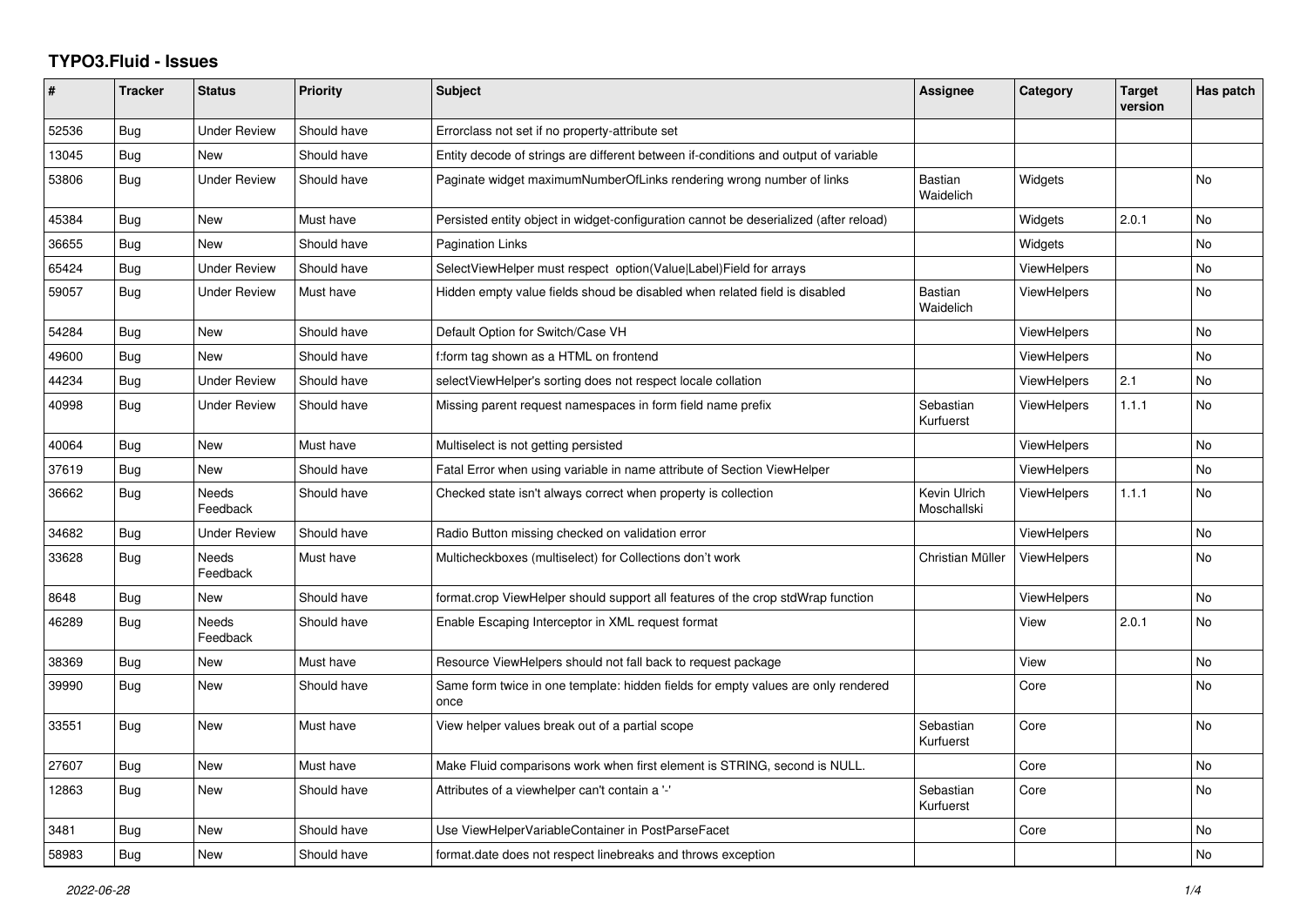| #     | <b>Tracker</b> | <b>Status</b>            | <b>Priority</b> | <b>Subject</b>                                                                                              | Assignee               | Category    | <b>Target</b><br>version | Has patch |
|-------|----------------|--------------------------|-----------------|-------------------------------------------------------------------------------------------------------------|------------------------|-------------|--------------------------|-----------|
| 58921 | Bug            | <b>New</b>               | Should have     | f:form.* VHs crash if NOT inside f:form but followed by f:form                                              |                        |             |                          | <b>No</b> |
| 57885 | Bug            | New                      | Must have       | Inputs are cleared from a second form if the first form produced a vallidation error                        |                        |             |                          | No        |
| 55008 | <b>Bug</b>     | <b>Under Review</b>      | Should have     | Interceptors should be used in Partials                                                                     | Christian Müller       |             |                          | No        |
| 52591 | Bug            | <b>New</b>               | Should have     | The Pagination Widget broken for joined objects                                                             |                        |             |                          | No        |
| 52419 | <b>Bug</b>     | <b>New</b>               | Should have     | Wrong PHPDocs notation for default value inline f:translate viewhelper                                      |                        |             | 2.0                      | No        |
| 50888 | Bug            | Under Review             | Should have     | WSOD by changing name of section and if Fluid caches are generated                                          |                        |             |                          | <b>No</b> |
| 49038 | <b>Bug</b>     | <b>New</b>               | Must have       | form.select does not select the first item if prependOptionValue is used                                    |                        |             |                          | No        |
| 47006 | Bug            | <b>Under Review</b>      | Should have     | widget identifier are not unique                                                                            |                        |             |                          | <b>No</b> |
| 28554 | <b>Bug</b>     | <b>New</b>               | Should have     | (v4) implement feature flag to disable caching                                                              |                        |             |                          | No        |
| 28553 | Bug            | <b>New</b>               | Should have     | improve XHProf test setup                                                                                   |                        |             |                          | No        |
| 28552 | Bug            | New                      | Should have     | (v5) write ViewHelper test for compiled run; adjust functional test to do two passes<br>(uncached & cached) |                        |             |                          | No        |
| 28551 | Bug            | Accepted                 | Should have     | (v4) backport VHTest                                                                                        | Sebastian<br>Kurfuerst |             |                          | No        |
| 28550 | Bug            | <b>New</b>               | Should have     | (v4) make widgets cacheable, i.e. not implement childnodeaccess interface                                   |                        |             |                          | <b>No</b> |
| 28549 | <b>Bug</b>     | <b>New</b>               | Should have     | make widgets cacheable, i.e. not implement childnodeaccess interface                                        |                        |             |                          | <b>No</b> |
| 60856 | Bug            | New                      | Must have       | Target attribute not supported by the form viewhelper                                                       |                        | ViewHelpers |                          | Yes       |
| 58862 | Bug            | <b>Needs</b><br>Feedback | Should have     | FormViewHelper doesn't accept NULL as value for \$arguments                                                 | Bastian<br>Waidelich   | ViewHelpers |                          | Yes       |
| 30937 | Bug            | New                      | Should have     | CropViewHelper stringToTruncate can't be supplied so it can't be easily extended                            |                        | ViewHelpers |                          | Yes       |
| 51239 | Bug            | <b>Under Review</b>      | Must have       | AbstractViewHelper use incorrect method signature for "\$this->systemLogger->log()"                         | Adrian Föder           | Core        |                          | Yes       |
| 4704  | Feature        | New                      | Should have     | Improve parsing exception messages                                                                          |                        | Core        |                          |           |
| 1907  | Feature        | New                      | Could have      | Default values for view helpers based on context                                                            |                        | Core        |                          |           |
| 48355 | Feature        | New                      | Could have      | Assign output of viewhelper to template variable for further processing.                                    |                        |             |                          |           |
| 45345 | Feature        | Needs<br>Feedback        | Should have     | Easy to use comments for fluid that won't show in output                                                    |                        |             |                          |           |
| 9514  | Feature        | <b>New</b>               | Should have     | Support explicit Array Arguments for ViewHelpers                                                            |                        |             |                          |           |
| 9005  | Feature        | Accepted                 | Could have      | Fluid Template Analyzer (FTA)                                                                               | Sebastian<br>Kurfuerst |             |                          |           |
| 31955 | Feature        | <b>New</b>               | Should have     | f:uri.widget                                                                                                |                        | Widgets     |                          | <b>No</b> |
| 60003 | Feature        | <b>New</b>               | Should have     | Add required-Attribute to f:form.password                                                                   |                        | ViewHelpers |                          | No        |
| 51100 | Feature        | <b>New</b>               | Must have       | Links with absolute URI should have the option of URI Scheme                                                |                        | ViewHelpers |                          | No        |
| 43346 | Feature        | <b>Under Review</b>      | Should have     | Allow property mapping configuration via template                                                           | Karsten<br>Dambekalns  | ViewHelpers | 2.1                      | <b>No</b> |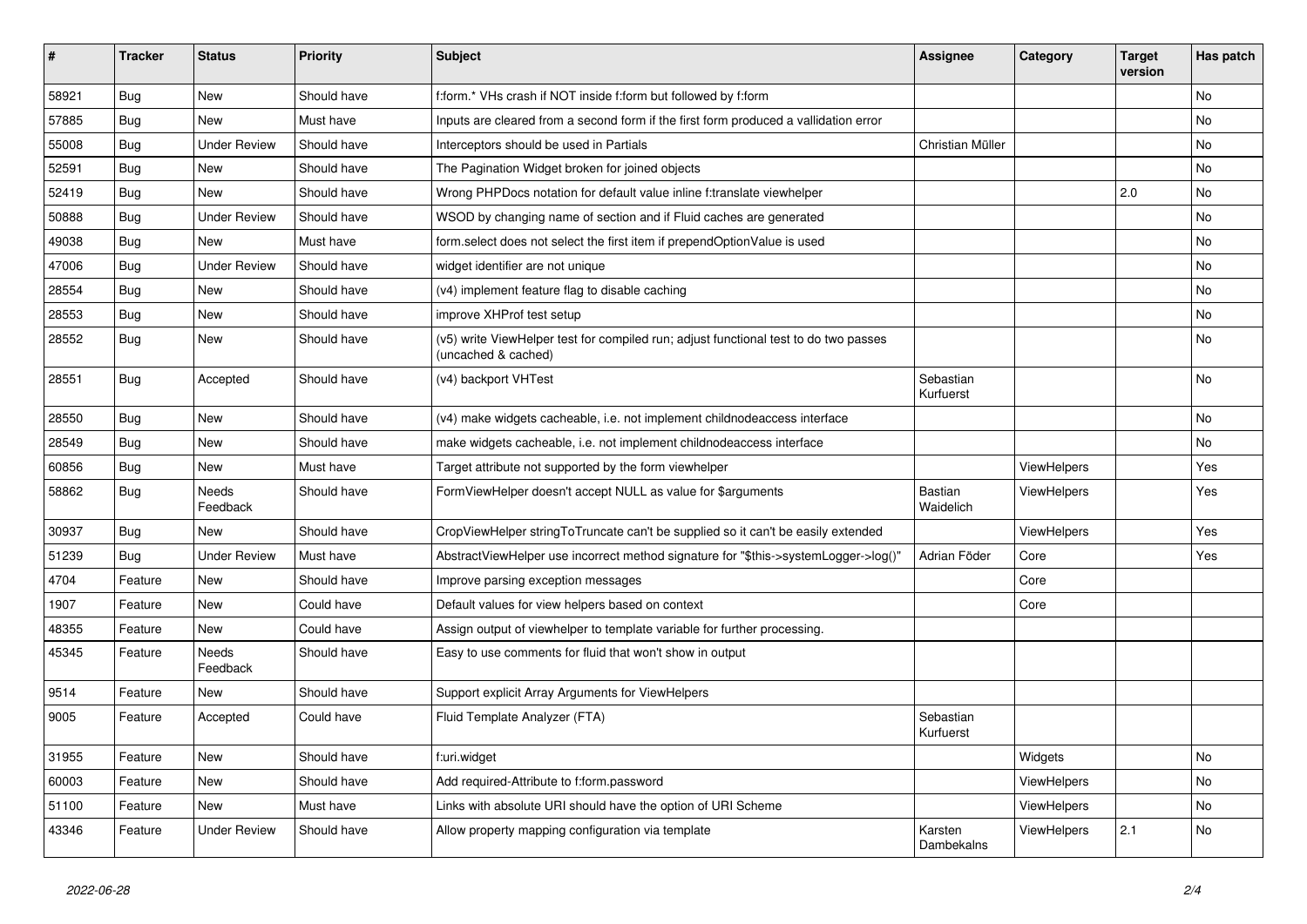| #     | <b>Tracker</b> | <b>Status</b>       | <b>Priority</b>      | Subject                                                                                       | <b>Assignee</b>        | Category    | <b>Target</b><br>version | Has patch |
|-------|----------------|---------------------|----------------------|-----------------------------------------------------------------------------------------------|------------------------|-------------|--------------------------|-----------|
| 39936 | Feature        | New                 | Should have          | registerTagAttribute should handle default values                                             |                        | ViewHelpers |                          | <b>No</b> |
| 36410 | Feature        | <b>New</b>          | Should have          | Allow templates to send arguments back to layout                                              |                        | ViewHelpers |                          | No        |
| 5933  | Feature        | Accepted            | Should have          | Optional section rendering                                                                    | Sebastian<br>Kurfuerst | ViewHelpers |                          | No        |
| 3725  | Feature        | New                 | Could have           | CSS Engine                                                                                    | Christian Müller       | ViewHelpers |                          | No        |
| 60181 | Feature        | New                 | Could have           | Caching mechanism for Fluid Views/Templates                                                   |                        | View        |                          | No        |
| 8989  | Feature        | Needs<br>Feedback   | Could have           | Search path for fluid template files                                                          |                        | View        |                          | No        |
| 62346 | Feature        | New                 | Could have           | f:comment should have high precende                                                           |                        | Core        | 3.x                      | No        |
| 46257 | Feature        | <b>Under Review</b> | Should have          | Add escape sequence support for Fluid                                                         |                        | Core        |                          | No        |
| 33394 | Feature        | Needs<br>Feedback   | Should have          | Logical expression parser for BooleanNode                                                     | <b>Tobias Liebig</b>   | Core        |                          | No        |
| 30555 | Feature        | New                 | Could have           | Make TagBuilder more extensible                                                               |                        | Core        |                          | No        |
| 10472 | Feature        | <b>New</b>          | Could have           | Fluid Standalone distribution                                                                 |                        | Core        |                          | No        |
| 60271 | Feature        | New                 | Should have          | Paginate viewhelper, should also support arrays                                               |                        |             |                          | No        |
| 52640 | Feature        | <b>Under Review</b> | Should have          | Create an UnlessViewHelper as opposite to the IfViewHelper                                    | Marc Neuhaus           |             |                          | No        |
| 51277 | Feature        | New                 | Should have          | ViewHelper context should be aware of actual file occurrence                                  |                        |             |                          | No        |
| 49756 | Feature        | <b>Under Review</b> | Should have          | Select values by array key in checkbox viewhelper                                             |                        |             |                          | No        |
| 46545 | Feature        | New                 | Should have          | Better support for arrays in options of SelectViewHelper                                      |                        |             |                          | No        |
| 45153 | Feature        | New                 | Should have          | f:be.menus.actionMenuItem - Detection of the current select option is insufficient            |                        |             |                          | No        |
| 42397 | Feature        | New                 | Should have          | Missing viewhelper for general links                                                          |                        |             |                          | No        |
| 40081 | Feature        | New                 | Should have          | Allow assigned variables as keys in arrays                                                    |                        |             |                          | No        |
| 38130 | Feature        | New                 | Should have          | Checkboxes and multiple select fields should have an assignable default value                 |                        |             |                          | No        |
| 37095 | Feature        | New                 | Should have          | It should be possible to set a different template on a Fluid TemplateView inside an<br>action | Christopher<br>Hlubek  |             |                          | No        |
| 33215 | Feature        | New                 | Should have          | RFC: Dynamic values in ObjectAccess paths                                                     |                        |             |                          | No        |
| 3291  | Feature        | Needs<br>Feedback   | Should have          | Cacheable viewhelpers                                                                         |                        |             |                          | No        |
| 7608  | Feature        | New                 | Could have           | Configurable shorthand/object accessor delimiters                                             |                        | Core        |                          | Yes       |
| 36559 | Feature        | New                 | Could have           | New widget progress bar                                                                       |                        |             |                          | Yes       |
| 9950  | Task           | New                 | Should have          | Binding to nested arrays impossible for form-elements                                         |                        | ViewHelpers |                          |           |
| 54195 | Task           | New                 | Should have          | Rename and move FormViewHelper's errorClass value, currently 'f3-form-error'                  | Adrian Föder           | ViewHelpers |                          | No        |
| 34309 | Task           | New                 | Could have           | Unknown ViewHelpers cause exception - should be handled more graceful                         |                        | ViewHelpers |                          | No        |
| 26664 | Task           | New                 | Won't have this time | Clean up Form ViewHelpers                                                                     |                        | ViewHelpers |                          | No        |